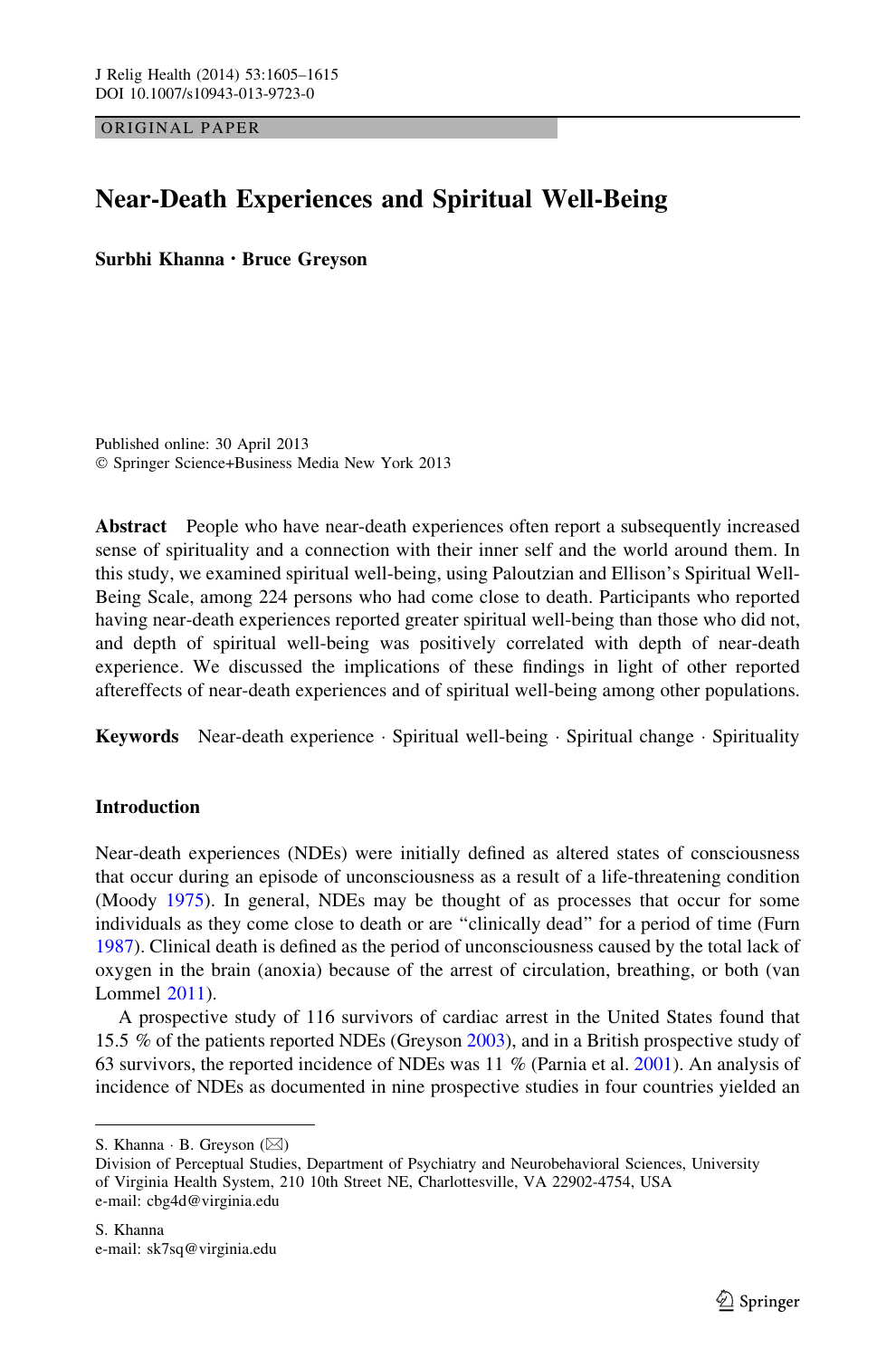average estimate of 17 % of critically ill patients (Zingrone and Alvarado [2009](#page-10-0)). With advancements in medical resuscitation techniques, the frequency of NDEs has increased and thus about 9 million people in the United States alone have reported this kind of experience (van Lommel [2011](#page-10-0)). Although NDEs are thus fairly common phenomena occurring in emergency medicine, many patients are reluctant to acknowledge them due to lack of acceptance and social support (Hoffman [1995\)](#page-9-0).

Moody initially identified 15 characteristics of NDEs described by survivors of a close brush with death: ineffability, hearing oneself pronounced dead, overwhelming feelings of peace, hearing unusual sounds, seeing a tunnel, a sensation of being out of the body, seeing a ''being of light,'' meeting non-physical beings, a life review, a border or point of no return, coming back to life, frustration upon relating the experience to others, broadened or deepened appreciation of life, elimination of fear of death, and corroboration of out-ofbody visions (Moody [1975,](#page-9-0) [1977](#page-9-0)). A recent review of the accumulated findings from 30 years of research since Moody's seminal work has essentially confirmed his original description (Zingrone and Alvarado [2009](#page-10-0)).

These experiences can be profound and transforming at personal, religious, spiritual, and societal levels as the person changes drastically, often assuming an altered personality and outlook toward life. They may lead to value and life changes similar to those reported following spiritual awakening, including enduring self-transformation and self-transcendence, and are not associated with prior religious affiliation or religiosity, nor are they typical of those resulting from traumatic experience (Greyson [2006](#page-9-0)). A recent review of research into the characteristic changes following NDEs found the most commonly reported to be loss of fear of death; strengthened belief in life after death; feeling specially favored by God; a new sense of purpose or mission; heightened self-esteem; increased compassion and love for others; lessened concern for material gain, recognition, or status; greater desire to serve others; increased ability to express feelings; greater appreciation of, and zest for, life; increased focus on the present; deeper religious faith or heightened spirituality; search for knowledge; and greater appreciation for nature (Noyes et al. [2009](#page-9-0)).

Spirituality is a quality that goes beyond religious affiliation and involves striving for inspiration, reverence, awe, meaning, and purpose, irrespective of a belief in any God (Murray and Zentner [1975\)](#page-9-0). It has also been described as ''the way in which people understand and live their lives in view of their ultimate meaning and value'' (Muldoon and King [1995,](#page-9-0) p. 336). A recent overview of measures of spirituality defined the term as ''one's striving for an experience of connection with oneself, connectedness with others and nature and connectedness with the transcendent'' (de Jager Meezenbroek et al. [2012](#page-9-0), p. 338). Many people experience spirituality as an important support while trying to cope with a chronic illness or life-threatening disease (Stefanik et al. [2005](#page-10-0)), and one of the most significant changes following an NDE is spiritual growth, often involving a more loving attitude, knowledge of God, and inner peace (Marrone [1999\)](#page-9-0).

NDEs generally have a profound and long-lasting impact on those who experience them, often precipitating a significant change in values and attitude toward death and a new sense of purpose or meaning in life (Greyson [2006](#page-9-0)). A recent analysis of the accumulated literature on spiritual change following NDEs concluded that the pattern of positive life change described by experiencers appeared to reflect a sense of rebirth, revelation of a transcendent reality including a direct experience of divine love, and altered views of themselves and their world (Noyes et al. [2009\)](#page-9-0).

In studies comparing NDErs' attitudes before and after their experiences, they reported a reduced fear of death, a feeling of special importance or destiny, a strengthened belief in postmortem existence, and a state of relative invulnerability (Noyes [1980\)](#page-9-0). Sutherland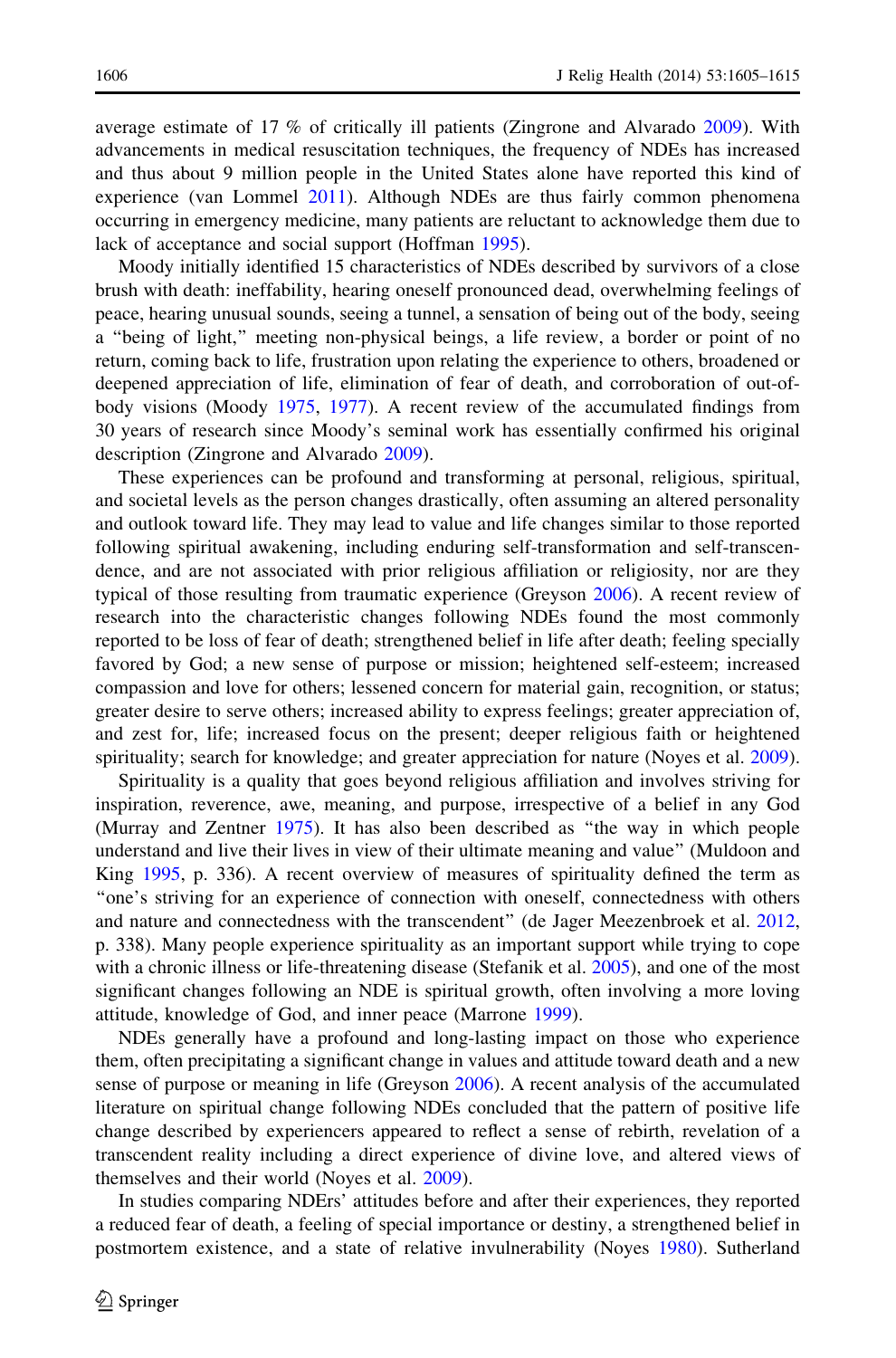([1990\)](#page-10-0) interviewed 50 participants about their NDEs that had occurred years earlier to determine the impact these experiences had left on their lives. She found that although these participants were no more spiritual or religiously inclined than the general Australian population before the NDE, following the NDE there was a significant shift toward spirituality (Sutherland [1990](#page-10-0)).

In a study measuring religious orientation and religious change as a result of NDEs in 40 experiencers, McLaughlin and Malony [\(1984](#page-9-0)) found a strong association between the depth of NDE and various measures of religious change after the experience. Interestingly, though the incidence and content of NDEs did not appear to be influenced by religious belief, NDEs had profound effects on subsequent spiritual or religious beliefs (McLaughlin and Malony [1984](#page-9-0)).

One aspect of spirituality is spiritual well-being, the degree to which a person perceives or derives a sense of well-being from spiritual attitudes and strivings. Spiritual well-being is a barometer of how well a person copes with challenges and may play a role in health outcomes equal to or greater than spirituality it itself (Paloutzian et al. [2012\)](#page-9-0). The ability to focus on processes that transcend immediate survival concerns provides psychological and evolutionary benefits of attending to and finding meaning in the environment (Park [2010](#page-10-0)).

Research results to date document a relationship between NDEs and spirituality and imply a relationship between NDEs and spiritual well-being. However, the specific construct of spiritual well-being has not yet been investigated in persons reporting NDEs. The purpose of this study therefore was to assess the spiritual well-being of near-death experiencers (NDErs), and to determine whether such a relationship can be corroborated.

### **Methods**

#### Measures

Participants were 224 individuals who had previously contacted the authors to share their accounts of their experiences when they had come close to death. Participants were mailed or e-mailed a brief questionnaire about their demographic background and details of their close brush with death, and two standardized, self-rated questionnaires: the NDE Scale and the Spiritual Well-Being Scale. They completed these questionnaires at a time and place of their choosing and returned them by mail or e-mail.

The NDE Scale is a self-rated, 16-item, multiple-choice questionnaire developed to assess these experiences (Greyson [1983](#page-9-0)). It has been shown to differentiate NDEs from other close brushes with death (Greyson [1990](#page-9-0)); to correlate highly with Ring's ([1980](#page-10-0)) Weighted Core Experience Index, an earlier measure of NDEs ( $r = .90, p < .001$ ); and to have high internal consistency (Cronbach's  $\alpha = .88$ ), split-half reliability ( $r = .84$ ,  $p$  < .001), and test–retest reliability over a short-term period of 6 months ( $r = .92$ ,  $p\lt 0.001$ ) (Greyson [1983\)](#page-9-0) and over a long-term period of 20 years (r = .83, p $\lt 0.001$ ) (Greyson [2007\)](#page-9-0). A Rasch rating-scale analysis established that the NDE Scale yields a unidimensional measure, invariant across gender, age, intensity of experience, or time elapsed since the experience (Lange et al. [2004](#page-9-0)). Although the NDE Scale was developed as an ordinal scale without quantified anchor points, the fact that it satisfactorily fits the Rasch model suggests that for all practical purposes, there do appear to be equal distances between the points of measurement that give the scale interval-level measurement properties (Wright and Masters [1982\)](#page-10-0).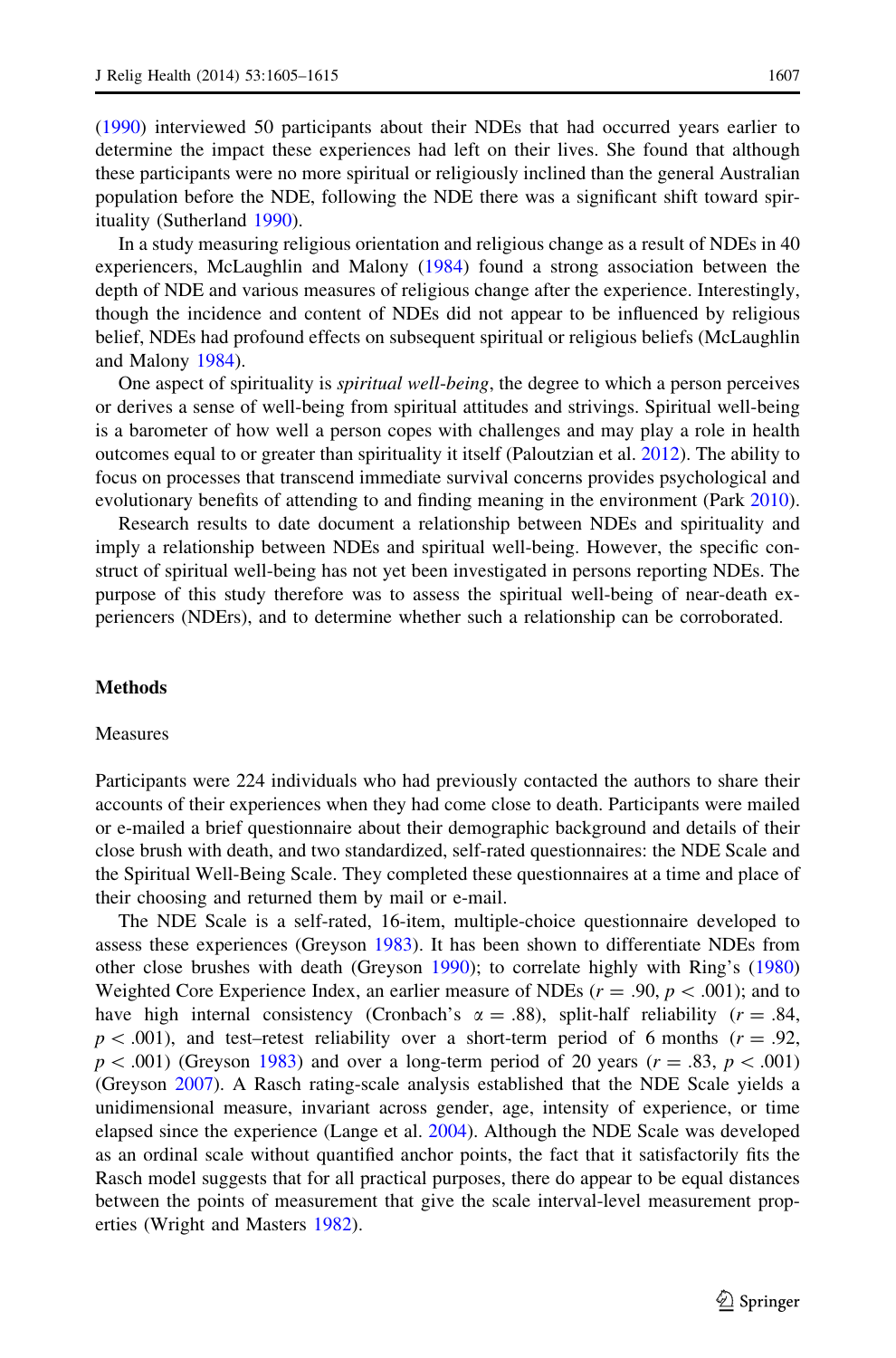The 16 items on the NDE Scale explore cognitive changes during the experience, such as an altered sense of time; affective changes, such as intense feelings of peace; purportedly paranormal experiences, such as a sense of separation from the physical body; and purportedly transcendental experiences, such as an encounter with a mystical being or presence. Scores on the NDE Scale can range from 0 to 32; the mean score of NDErs is 15; and a score of 7, one standard deviation below the mean, is generally used as a criterion for considering an experience to be an NDE (Greyson [1983\)](#page-9-0). For the purpose of this study, we categorized NDEs by ''depth,'' with NDE Scale scores less than one standard deviation below the mean considered "subtle," those less than one standard deviation *above* the mean considered ''deep,'' and those greater than 1 standard deviation above the mean considered ''profound.''

Recently, Parnia and Young [\(2013](#page-10-0)) argued that the biology of cardiac arrest is sufficiently different from that of other close brushes with death to justify considering experiences under those two circumstances separately. They suggested that the term near-death experience be reserved for those experiences occurring in the absence of cardiac arrest, and that experiences occurring during cardiac arrest be labeled actual-death experiences. Although their choice of the term ''actual death'' may be infelicitous in that ''actual death'' is usually used to denote an irreversible state, the distinction between experiences occurring with and without cardiac arrest merits further investigation.

The Spiritual Well-Being Scale (SWBS) was developed by Paloutzian and Ellison ([1982\)](#page-9-0) and Ellison [\(1983](#page-9-0)) as a measure to assess this aspect of a person's spiritual life that transcends any particular religion. The oldest scale of spiritual well-being still commonly used, it has been tested extensively in a broad range of populations, having been used in more than 300 published articles and chapters and 190 dissertations (Paloutzian et al. [2012](#page-9-0)) and has well-documented reliability, internal consistency, and convergent validity (de Jager Meezenbroek et al. [2012\)](#page-9-0), with alpha reliability coefficients typically in the range of .8 or .9 (Paloutzian et al. [2012\)](#page-9-0). The SWBS is a 20-item self-rated Likert-type questionnaire in which each item is scored from 1 to 6, with a higher number representing greater well-being; half the items are negatively worded and reverse scored, to minimize the role of response sets (Paloutzian and Ellison [1982\)](#page-9-0).

The SWBS includes two non-overlapping components: a religious well-being subscale, which measures one's relationship with God and assesses the vertical dimension of spirituality, and an existential well-being subscale, which measures the horizontal dimension of well-being in relation to the world about us, life purpose, and life satisfaction (Bufford et al. [1991](#page-9-0)). The religious well-being subscale has items such as ''I believe that God loves me and cares about me,'' and similar items pertaining to a person's relationship with God. In contrast, the existential well-being subscale contains items such as ''I feel very fulfilled and satisfied with life,'' and similar items pertaining to a sense of meaning or purpose without reference to a discrete deity (Paloutzian and Ellison [1982](#page-9-0)). Correlations between the religious and existential well-being subscales range from .20 to .71 among different populations, suggesting that they are statistically distinct concepts that share some common variance (Paloutzian et al. [2012\)](#page-9-0). The combined score from these two subscales represents the spiritual well-being of an individual.

#### Statistical Analysis

Pearson's correlation coefficients were used to assess the associations of SWBS scores with age at the time of the NDE and time elapsed since the NDE, and analyses of variance were used to assess the associations with gender, ethnicity, closeness to death, and overall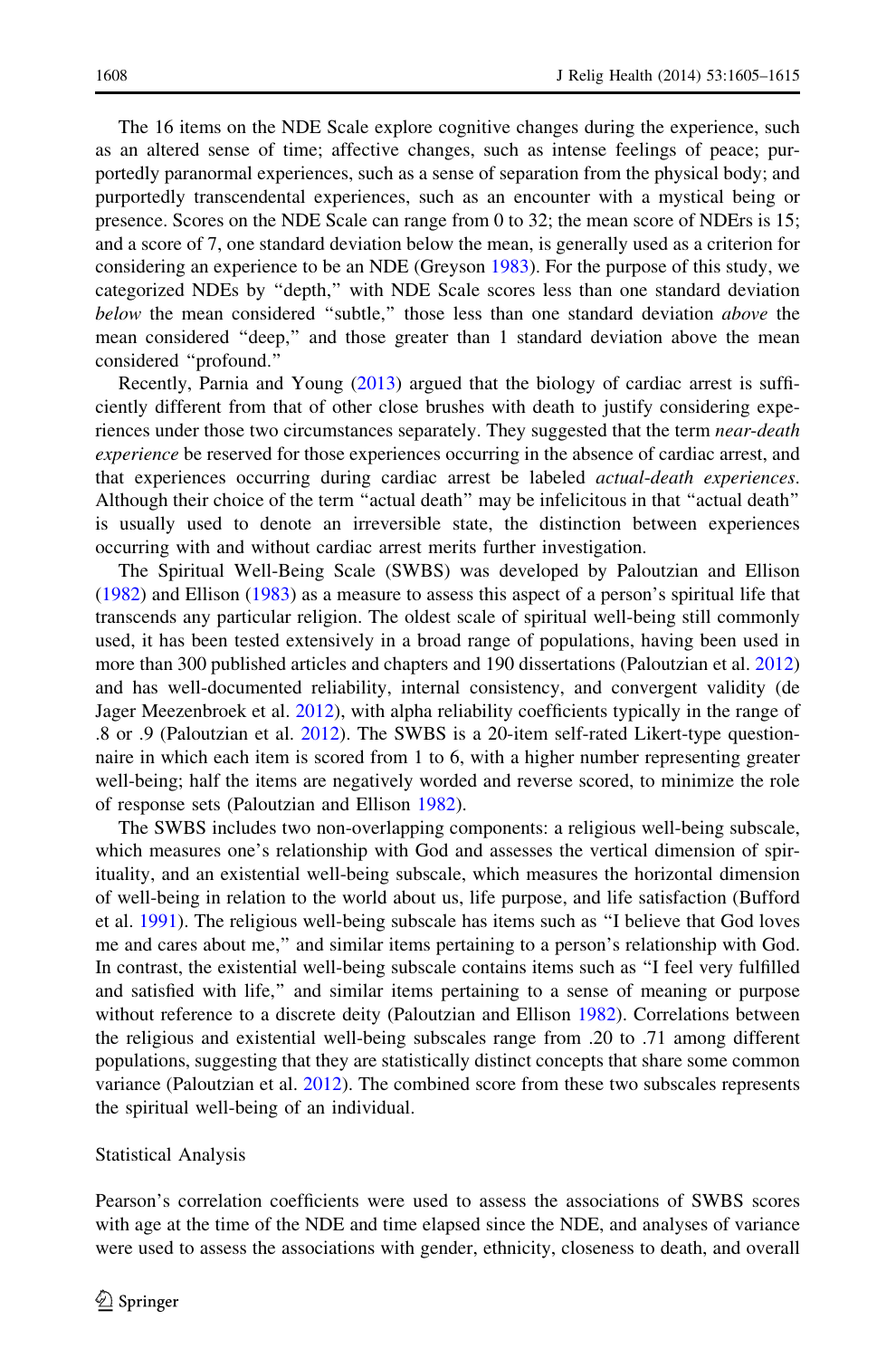emotional tone. A t test was used to assess the association of SWBS scores with having or not having an NDE during the close brush with death; a Pearson's coefficient was used to assess the association with the depth of the NDE as measured by raw score on the NDE Scale and an analysis of variance to assess that association as measured by categorization of the NDE as profound, deep, subtle, or none, and analyses of variance were used to assess the associations with the type of experience as categorized by Parnia and Young. All data analyses were performed using SPSS 20 (IBM, Armonk, NY, USA).

#### **Results**

Participants

Of the 224 participants in this study, 203 (91 %) reported experiences that qualified as NDEs by scoring 7 or higher on the NDE Scale, whereas 21  $(9\%)$  reported experiences that did not.

Table [1](#page-5-0) lists demographic variables and parameters of the close brush with death for the entire sample and for the two groups (NDErs and non-experiencers) separately. In terms of demographic variables, the two groups were statistically indistinguishable in gender, ethnicity, and religious identification. Among details of the close brush with death, the two groups were statistically comparable in self-reported closeness to death and in the years elapsed since that experience. However, age at the time of the close brush with death was significantly younger among those who reported NDEs than among those who did not, and the overall emotional tone of the experience was significantly more pleasant among those who reported NDEs and more neutral or unpleasant among those who did not.

#### NDE Scale and SWBS Scores

Scores on the NDE Scale ranged from 0 to 3[2](#page-6-0), with a mean of  $15.37$  (SD = 6.86). Table 2 shows the incidence in this study of profound, deep, and subtle NDEs, or no NDE at all; and in Parnia and Young's classification, of actual-death experiences and NDEs. Statistical analyses showed that NDErs differed significantly from non-experiencers in terms of NDE Scale scores (by definition), but not in terms of Parnia and Young's categories.

Scores on the SWBS ranged from 43 to 139, with a mean of  $98.55$  (SD = 17.81). Scores on the religious well-being subscale ranged from 10 to 60, with a mean of 48.26  $(SD = 13.15)$ , and on the existential well-being subscale, they ranged from 25 to 60, with a mean of  $50.21$  (SD = 7.69).

Spiritual Well-Being and Demographic Factors and Close Brush with Death

As shown in Table [3](#page-6-0), scores on the SWBS and its subscales were not statistically associated with age at the time of the close brush with death, years elapsed since the brush with death, gender, or ethnicity. However, scores on spiritual well-being and religious wellbeing, but not existential well-being, were associated with religious identification, and were highest among Protestants, followed by Catholics, then "other" religious identifications (including various non-Christian denominations and ''spiritual but not religious,'' combined because of their rarity in this sample), and finally agnostics and atheists. A post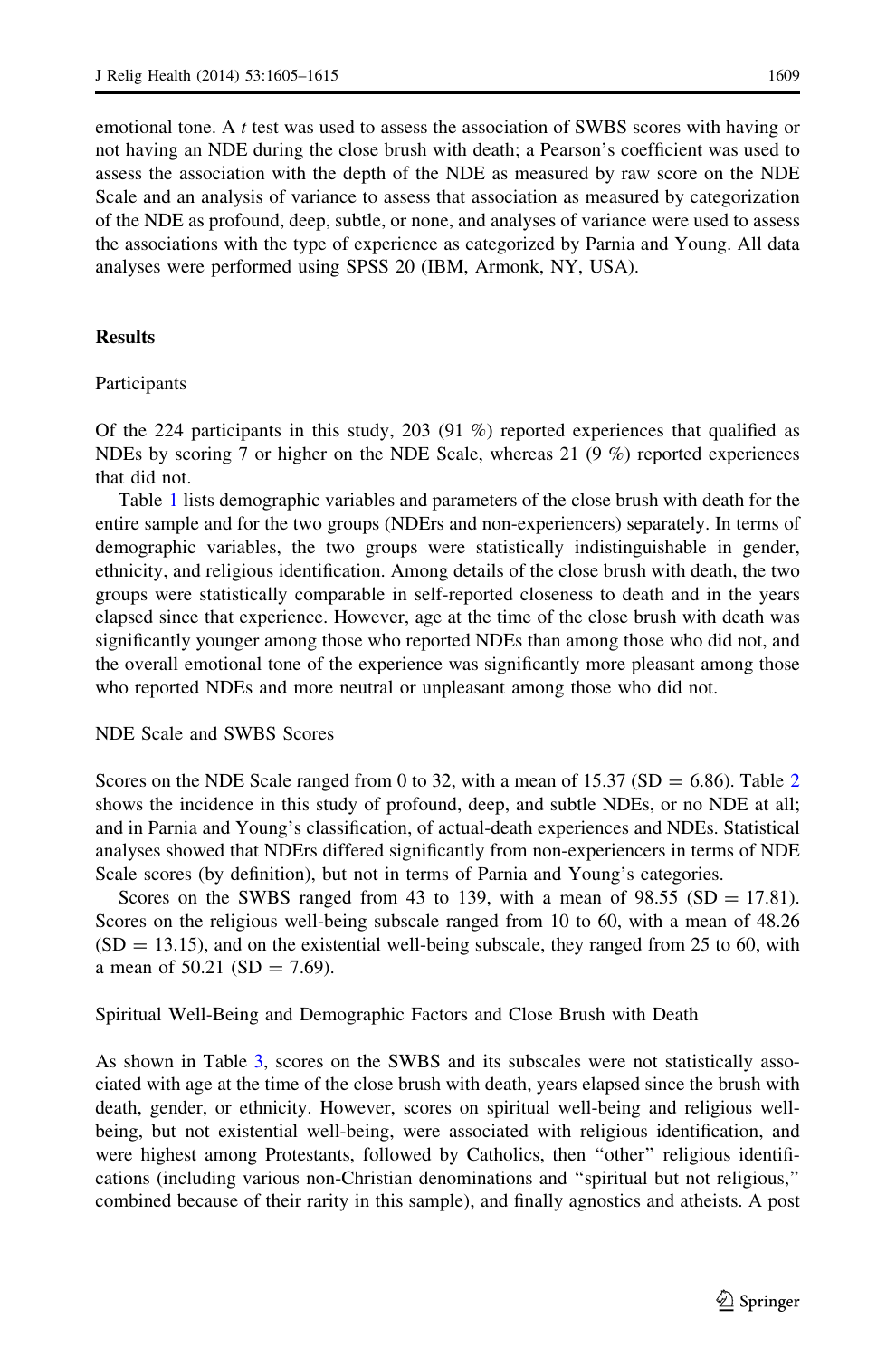| Variable                                                        | Frequency<br>or mean | <b>NDErs</b>        | non-NDErs         | Test statistic                   | $\boldsymbol{p}$ |
|-----------------------------------------------------------------|----------------------|---------------------|-------------------|----------------------------------|------------------|
| Gender ( $n = 224$ )                                            |                      |                     |                   | $\chi^2 = .16$<br>$(df = 1)$     | NS               |
| Male                                                            | 62 $(30\%)$          | 59 (29 %)           | $7(33\%)$         |                                  |                  |
| Female                                                          | 157 $(70\%$          | 144 $(71\%)$        | 14 (67 %)         |                                  |                  |
| Ethnicity ( $n = 224$ )                                         |                      |                     |                   | $\chi^2 = 1.06$<br>$(df = 1)$    | NS               |
| Caucasian                                                       | 198 $(88\%)$         | 178 $(88\%)$        | 20(95%)           |                                  |                  |
| Other                                                           | $26(12\%)$           | $25(12\%)$          | $1(5\%)$          |                                  |                  |
| Religious affiliation ( $n = 210$ )                             |                      |                     |                   | $\gamma^2 = 3.68$<br>$(df = 3)$  | NS               |
| Roman Catholic                                                  | 45 $(21\%)$          | 38 $(20\%$          | 7(33%)            |                                  |                  |
| Other Christian                                                 | 88 (42 %)            | 83 (44 %)           | 5 $(24 \%)$       |                                  |                  |
| Other, non-Christian                                            | 54 (26 %)            | 48 (25 %)           | 6 $(29\%)$        |                                  |                  |
| Atheist or agnostic                                             | $23(11\%)$           | $20(11\%)$          | 3(14%)            |                                  |                  |
| Age at time of brush with death<br>$(n = 221)$                  | 30.1 $(\pm 14.1)$    | $29.3 \ (\pm 13.5)$ | $37.7 (\pm 17.3)$ | $t = 2.63$<br>$(df = 219)$       | < 01             |
| Years since brush with death<br>$(n = 215)$                     | $35.3 \ (\pm 15.7)$  | $35.2 \ (\pm 15.5)$ | 36.4 $(\pm 17.6)$ | $t=.31$<br>$(df = 213)$          | NS               |
| Closeness to death $(n = 194)$                                  |                      |                     |                   | $\gamma^2 = 4.82$<br>$(df = 2)$  | NS               |
| Lost vital signs (VS) or declared<br>dead                       | 66 (34 %)            | 63 $(35\%)$         | 3 $(19\%)$        |                                  |                  |
| Life threatened without loss of VS                              | 62 $(32 \%)$         | 53 (30 %)           | 9(56%)            |                                  |                  |
| Life not threatened                                             | 66 (34 %)            | 62 $(35\%)$         | 4 $(25\%)$        |                                  |                  |
| Emotional tone of experience at brush<br>with death $(n = 223)$ |                      |                     |                   | $\gamma^2 = 12.10$<br>$(df = 2)$ | < 0.02           |
| Pleasant                                                        | 191 $(85\%)$         | 178 $(88\%)$        | 13 $(62 \%)$      |                                  |                  |
| Neutral or mixed                                                | 16 $(7 \%)$          | 11 $(5 \%)$         | 5 $(24 \%)$       |                                  |                  |
| Unpleasant                                                      | 16 $(7 \%)$          | 13 $(6 \%)$         | 3 $(14\%)$        |                                  |                  |

#### <span id="page-5-0"></span>Table 1 Characteristics of the participants

hoc analysis using Scheffe's method did not reveal discrete homogeneous subsets of the data based on religious identification.

Self-reported closeness to death was also significantly associated with scores on spiritual well-being and religious well-being, but not existential well-being. A post hoc analysis using Scheffe´'s method revealed two homogeneous subsets of the data: one subset contained participants who reported they had lost vital signs or been pronounced dead and scored significantly higher on spiritual well-being and religious well-being, and the other contained participants who reported they had not lost vital signs or reported their event as not life threatening.

Overall emotional tone of the experience during the close brush with death was significantly associated with scores on spiritual well-being, religious well-being, and existential well-being. A post hoc analysis using Scheffe´'s method revealed two homogeneous subsets of the data: one subset contained participants who had pleasant or neutral experiences and scored significantly higher on all three measures; and the other contained participants who had unpleasant experiences.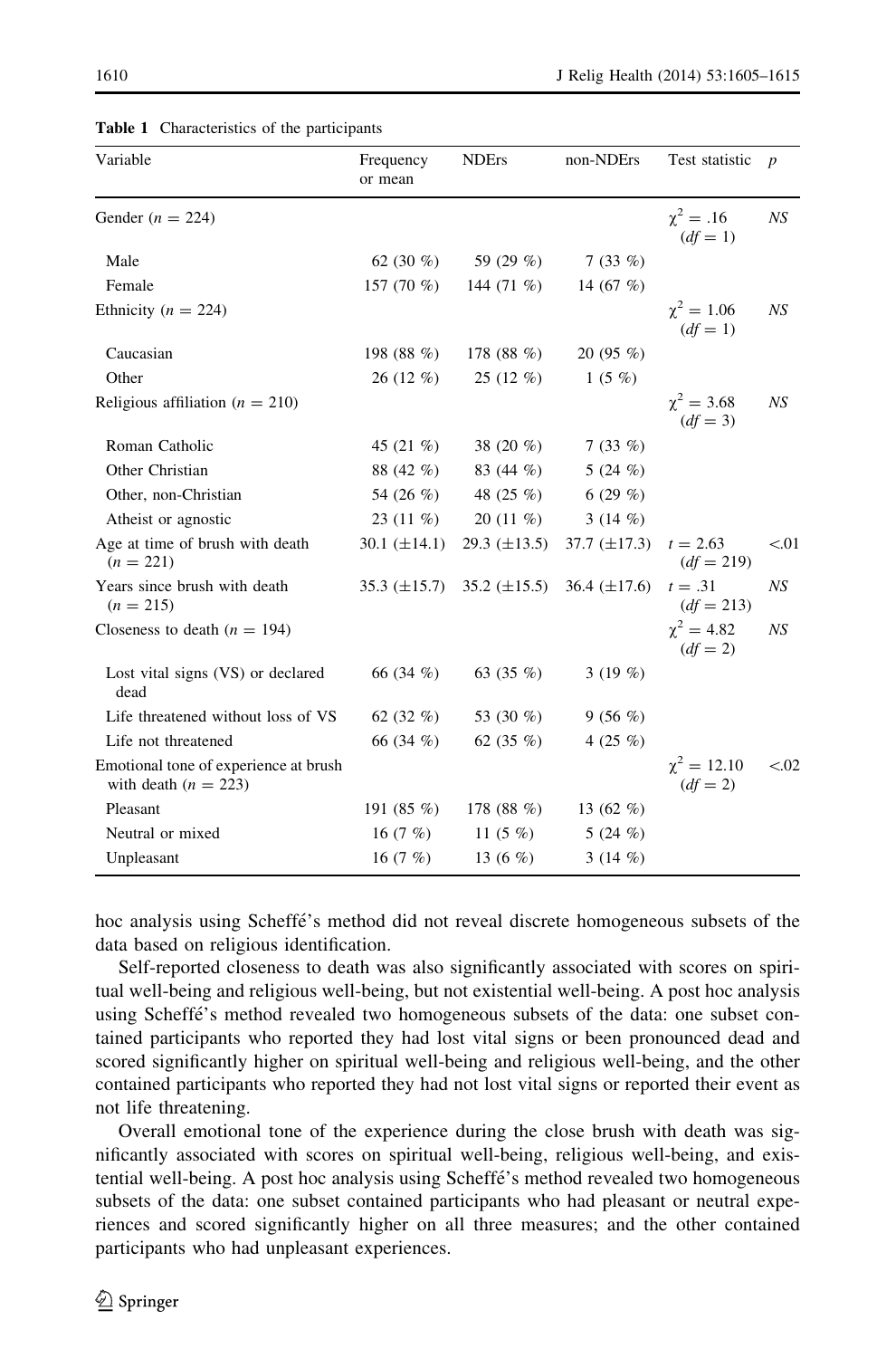| Classification                             | Frequency    | <b>NDErs</b><br>$(n = 203)$ | non-NDErs<br>$(n = 21)$ | $\chi^2$ (df) | $\boldsymbol{p}$ |
|--------------------------------------------|--------------|-----------------------------|-------------------------|---------------|------------------|
| NDE Scale categories                       |              |                             |                         | 224.00<br>(3) | < 0.01           |
| Profound NDE<br>$(\text{score} = 23 - 32)$ | 29(13%)      | 29 $(14\%)$                 | $0(0\%)$                |               |                  |
| Deep NDE (score $= 15-23$ )                | 91 $(41\%)$  | 91 $(45\%$                  | $0(0\%)$                |               |                  |
| Subtle NDE (score $= 7-14$ )               | 83 (37 %)    | 83 (41 %)                   | $0(0\%)$                |               |                  |
| No NDE (score $= 0-6$ )                    | 21 $(9\%)$   | $0(0\%$                     | 21 $(100\%$             |               |                  |
| Parnia and Young (2013)<br>categories      |              |                             |                         | .05(1)        | NS               |
| Actual-death experience                    | 13 $(6 \%)$  | 12 (6 $%$ )                 | $1(5\%)$                |               |                  |
| Near-death experience                      | 211 $(94\%)$ | 191 $(94\%)$                | $20(95\%)$              |               |                  |

<span id="page-6-0"></span>**Table 2** Classification of experiences during close brush with death ( $n = 224$ )

Table 3 Demographic and brush with death variables and scores on spiritual well-being (SWB), religious well-being (RWB), and existential well-being (EWB)

| Variable                                                            | SWB test<br>statistic $(p)$ | RWB test<br>statistic $(p)$ | EWB test<br>statistic $(p)$ |
|---------------------------------------------------------------------|-----------------------------|-----------------------------|-----------------------------|
| Age at time of brush with death $(n = 221)$                         | $r = -.05$ (NS)             | $r = -.05$ (NS)             | $r = -.04$ (NS)             |
| Years elapsed since brush with death $(n = 215)$                    | $r = -.03$ (NS)             | $r = -.05$ (NS)             | $r = -.01$ (NS)             |
| Gender $(df = 221)$                                                 | $t = 1.49$ (NS)             | $t = 2.05$ (NS)             | $t = .14$ (NS)              |
| Ethnicity $(df = 222)$                                              | $t = 1.31$ (NS)             | $t = 1.23$ (NS)             | $t = .99$ (NS)              |
| Religious identification ( $df = 3$ , 206)                          | $F = 3.30$<br>$(p=.021)$    | $F = 4.22$<br>$(p=.006)$    | $F = .94$ (NS)              |
| Closeness to death $(df = 2, 191)$                                  | $F = 3.93$<br>$(p=.021)$    | $F = 6.37$<br>$(p=.002)$    | $F = .79$ (NS)              |
| Emotional tone of experience at brush with death<br>$(df = 2, 220)$ | $F = 7.31$<br>$(p=.001)$    | $F = 5.61$<br>$(p=.004)$    | $F = 4.70$<br>$(p = .011)$  |

Spiritual Well-Being and NDEs

As shown in Table [4,](#page-7-0) scores were significantly higher among participants who reported NDEs than those who did not on spiritual well-being and religious well-being, but not existential well-being. Depth of NDE as measured either by continuous NDE Scale score or by categorization of the NDE as profound, deep, subtle, or none was significantly associated with spiritual well-being, religious well-being, and existential well-being as well.

Classification of experiences as actual death, involving cardiac arrest, or near-death, not involving cardiac arrest, as proposed by Parnia and Young [\(2013\)](#page-10-0), was not significantly associated with spiritual well-being, religious well-being, or existential well-being.

#### **Discussion**

In general, the data from this study suggest that NDEs are associated with an increased sense of spiritual well-being, and that the ''deeper'' the NDE, the more profound this effect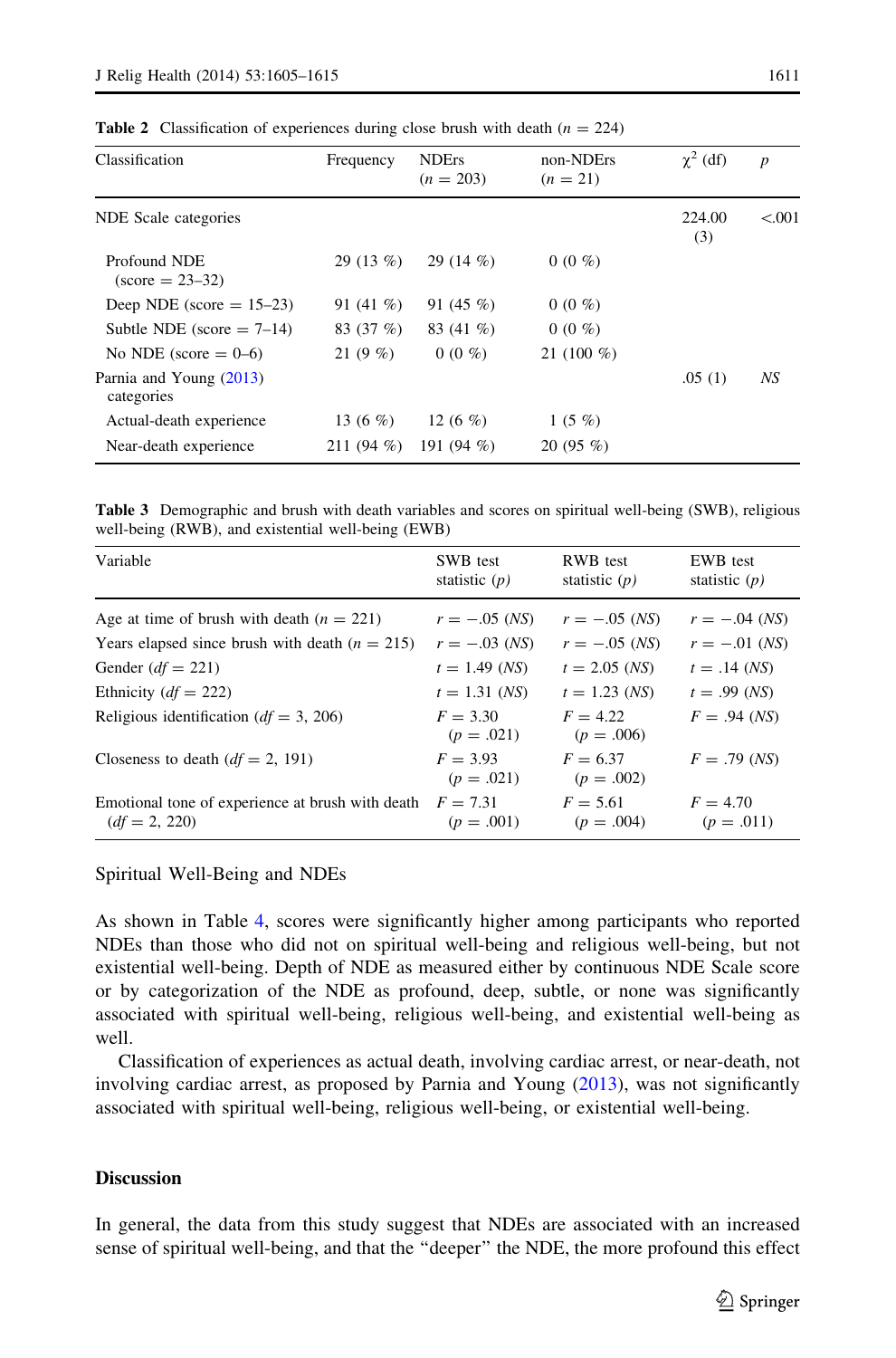| Variable                                 | <b>SWB</b>             | RWB                   | <b>EWB</b>          |
|------------------------------------------|------------------------|-----------------------|---------------------|
| Near-death experience                    |                        |                       |                     |
| Mean, NDErs $(n = 203)$                  | $100.13 \ (\pm 16.70)$ | 49.57 $(\pm 11.81)$   | 50.47 $(\pm 7.65)$  |
| Mean, non-NDErs $(n = 21)$               | 83.31 $(\pm 21.30)$    | $35.55 \ (\pm 18.26)$ | 47.76 $(\pm 7.80)$  |
| $t (df = 222); p$                        | 4.28; $p < .001$       | 4.88; $p < .001$      | 1.54; NS            |
| NDE Scale correlation ( $n = 224$ )      | $r = .36; p < .001$    | $r = .36; p < .001$   | $r = .19; p = .004$ |
| Depth of near-death experience           |                        |                       |                     |
| Mean, profound NDE $(n = 29)$            | 106.61 $(\pm 14.33)$   | 54.20 $(\pm 7.81)$    | 51.71 $(\pm 7.28)$  |
| Mean, deep NDE $(n = 91)$                | $102.94 \ (\pm 15.58)$ | 51.48 $(\pm 10.56)$   | 51.47 $(\pm 8.10)$  |
| Mean, subtle NDE $(n = 83)$              | 94.79 $(\pm 17.25)$    | 45.86 $(\pm 13.22)$   | 48.93 $(\pm 7.07)$  |
| Mean, no NDE $(n = 21)$                  | 83.31 $(\pm 21.30)$    | $35.55 \ (\pm 18.26)$ | 47.76 $(\pm 7.80)$  |
| $F (df = 3, 220); p$                     | 11.63; $p < .001$      | 13.08; $p < .001$     | 2.73; $p = .045$    |
| Parnia and Young classification          |                        |                       |                     |
| Mean, actual-death experience $(n = 13)$ | 99.27 $(\pm 13.60)$    | 49.73 $(\pm 10.01)$   | 49.54 $(\pm 6.70)$  |
| Mean, near-death experience $(n = 211)$  | $98.51 \ (\pm 18.07)$  | 48.17 $(\pm 13.33)$   | 50.25 $(\pm 7.76)$  |
| $t (df = 222); p$                        | .15: NS                | .42; NS               | $-.33; NS$          |

<span id="page-7-0"></span>Table 4 Near-death experience variables and scores on spiritual well-being (SWB), religious well-being (RWB), and existential well-being (EWB)

becomes. However, our confidence in and interpretation of these findings must be tempered by certain weaknesses inherent in a retrospective study of this type. First, the correlation between NDE depth and spiritual well-being may not reflect a causal effect of the NDE, although such a relationship would be compatible with other indications of spiritual growth following NDEs (Noyes et al. [2009](#page-9-0)). Alternatively, the present findings are also compatible with the interpretation that prior spiritual well-being facilitates or increases the probability of an NDE during a close brush with death, although prior research suggests no association between spirituality before a brush with death and incidence or depth of NDEs (Greyson [2006\)](#page-9-0).

Second, our sample of participants who had come close to death was self-selected, and we do not know how or whether they may differ from other survivors of close brushes with death who chose not to participate in the study. Third, we relied on participants' reports of their own experiences and attitudes; although there are data supporting the reliability of such self-reports (Greyson [2007\)](#page-9-0), we do not have external corroboration of the validity of their self-descriptions. Fourth, although the scales we used have well-documented reliability and validity as noted above, they may be vulnerable to ceiling effects in certain populations that might obscure certain differences (de Jager Meezenbroek et al. [2012](#page-9-0)). However, the ceiling effect on the SWBS appears to be due to extremely high religious well-being scores among religiously conservative groups (Paloutzian et al. [2012](#page-9-0)), and in the sample utilized in this study, mean scores on the NDE Scale and the Spiritual Well-Being Scale did not approach their upper limits.

Prior studies have demonstrated higher Spiritual Well-Being Scale scores among religious groups than among non-religious groups (Agnor [1988](#page-9-0)). SWBS scores among our sample of NDErs tended to be comparable to those of religious samples in other studies. For example, respondents in our sample who reported NDEs had SWBS scores similar to those reported among Conservative Baptists, Ethical Christians, and United Methodists, whereas the scores of our comparison sample who had come close to death without having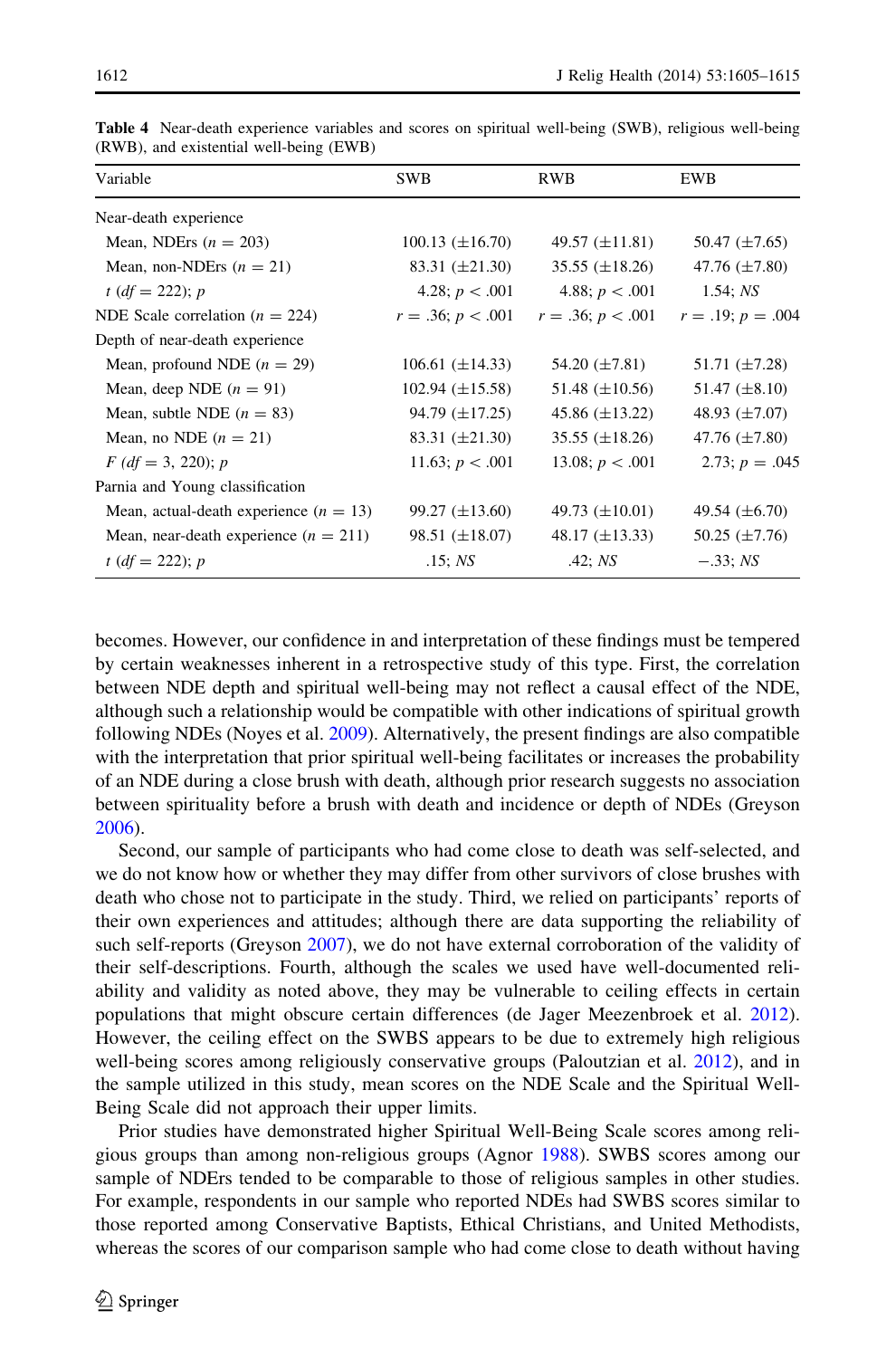NDEs were considerably lower (Durham [1988](#page-9-0)). Likewise, respondents in our sample who reported NDEs had SWBS scores similar to those reported by among Christian college students, but higher than those of non-Christian students (Paloutzian and Ellison [1982](#page-9-0)).

High scores would be expected among theistic religious groups, since the items on the religious well-being subscale pertain to one's relationship with God. The comparably high scores among NDErs suggest either that prior religiosity facilitates NDEs or that NDEs are transformative experiences that alter experiencers on a spiritual level. As noted above, the latter interpretation is compatible with the evidence from other sources (Noyes et al. [2009](#page-9-0)), whereas the former is not (Greyson [2006\)](#page-9-0).

Ring [\(1980](#page-10-0)) interviewed 102 survivors of NDE and found that they described themselves as being more religious than before. Although Ring's sample did not attend church more often than they had prior to their experiences, they reported a sense of heightened inward religious feeling and an overall tolerance for all ways of religious worship. His respondents stressed the importance of love, caring, and compassion for others and emphasized the need for unconditional love and acceptance for all humanity. These ideas resonate with the teachings of most religious disciplines, and insights into the mechanisms of NDEs may provide further clues to these attitudinal transformations.

Another significant finding from our data is that the depth of NDE was associated with higher scores on the SWBS and on both the religious and existential well-being subscales. This finding is consistent with a study by McLaughlin and Malony ([1984\)](#page-9-0) measuring religious orientation and religious change in 40 NDErs, in which they also reported a strong association between the depth of NDE and various measures of religious change following NDEs. They concluded that NDEs are a form of spiritual intervention in the lives of people regardless of their prior religious orientation.

As individuals go deeper into their NDEs, they report a stronger level of connection with their inner being or "spiritual self," as well as with the world around them. These connections impact NDErs' entire outlook toward life and often impel them on a journey to find the same harmonious, peaceful, and serene feeling. These changes may explain NDErs' higher scores on the SWBS compared to respondents who had come close to death without NDEs.

Parnia and Young ([2013](#page-10-0)) have described NDEs during cardiac arrest as actual-death experiences and proposed that such experiences are qualitatively distinct from NDEs occurring in the absence of documented cardiac arrest. However, in our sample, we did not find any difference in SWBS scores between these two groups. That finding suggests that physiological parameters that differentiate NDEs occurring without cardiac arrest from arrest-related ''actual-death experiences'' are not critical in the spiritual transformative aftereffects associated with these profound experiences. This lack of any difference between experience with and without cardiac arrest may appear to contradict the finding above that self-reported loss of vital signs or being pronounced dead was associated with higher scores on the NDE Scale and SWBS. This apparent discrepancy may suggest that some participants reported loss of vital signs from causes other than cardiac arrest, such as pulmonary arrest, cerebrovascular accident, injury, or metabolic failure, but it suggests further caution about the specificity and reliability of self-report of physiological condition.

The data from this study support previous research suggesting that NDEs may be considered a form of, or vehicle for, spiritual awakening. We suggest that a causal link between NDEs and spiritual well-being may cautiously be proposed as the best fit for the cumulative data so far. However, the retrospective design of almost all the supportive research obliges us to regard that causal interpretation as a hypothesis still to be tested by prospective study, for example, with patients at high risk for cardiac arrest and NDEs. We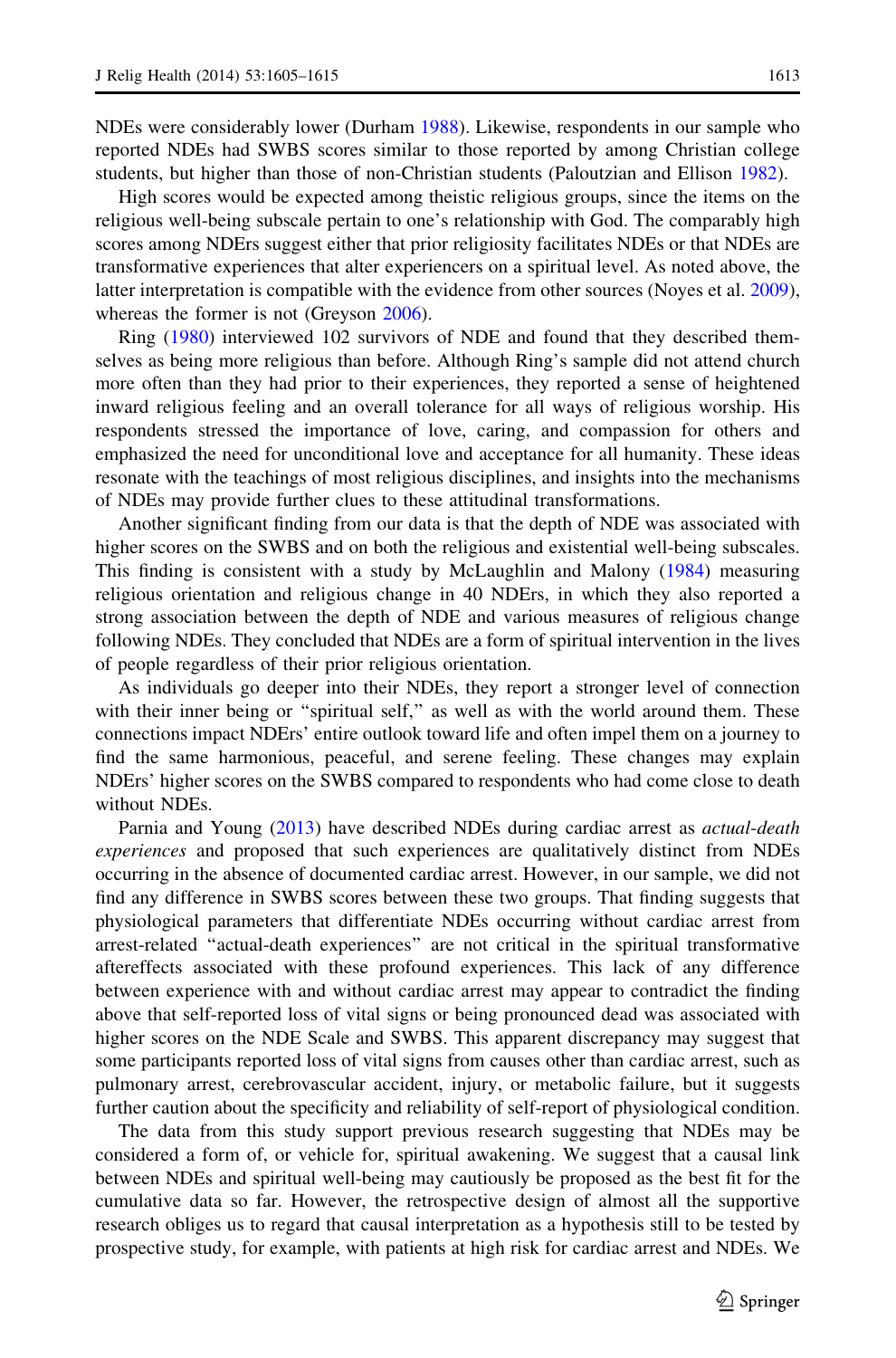<span id="page-9-0"></span>hope that such prospective investigation into NDEs may help elucidate aspects of human consciousness that have so far been difficult to understand in scientific terms.

Conflict of Interest The authors and their institution have no relationship, financial or otherwise, with individuals or organizations that could influence the authors' work inappropriately.

#### References

- Agnor, D. W. (1988). Christian and non-religious sociopaths compared: Self-concept, locus of control, guilt, and quality of religious experience [Doctoral Dissertation, Western Conservative Baptist Seminary, 1986]. Dissertations Abstracts International, 48, 3713B.
- Bufford, R. K., Paloutzian, R. F., & Ellison, C. W. (1991). Norms for the Spiritual Well-Being Scale. Journal of Psychology and Theology, 19, 56–70.
- de Jager Meezenbroek, E., Garssen, B., van den Berg, M., van Dierendonck, D., Visser, A., & Schaufeli, W. B. (2012). Measuring spirituality as a universal human experience: A review of spirituality questionnaires. Journal of Religion and Health, 51, 336–354.
- Durham, M. L. (1988). Denominational differences in supernatural locus of control and spiritual well-being [Doctoral Dissertation, Western Conservative Baptist Seminary, 1986]. Dissertation Abstracts International, 48, 3714B.
- Ellison, C. W. (1983). Spiritual well-being: Conceptualization and measurement. Journal of Psychology and Theology, 11, 330–340.
- Furn, B. G. (1987). Adjustment and the near-death experience: A conceptual and therapeutic model. *Journal* of Near-Death Studies, 6, 4–19.
- Greyson, B. (1983). The near-death experience scale: Construction, reliability, and validity. Journal of Nervous and Mental Disease, 171, 369–375.
- Greyson, B. (1990). Near-death encounters with and without near-death experiences: Comparative NDE Scale profiles. Journal of Near-Death Studies, 8, 151–161.
- Greyson, B. (2003). Incidence and correlates of a near-death experience in a cardiac care unit. General Hospital Psychiatry, 25, 269–276.
- Greyson, B. (2006). Near-death experiences and spirituality. Zygon, 41, 393–414.
- Greyson, B. (2007). Consistency of near-death experience accounts over two decades: Are reports embellished over time? Resuscitation, 73, 407–411.
- Hoffman, R. M. (1995). Disclosure habits after near-death experiences: Influences, obstacles, and listener selection. Journal of Near-Death Studies, 14, 29–48.
- Lange, R., Greyson, B., & Houran, J. (2004). A Rasch scaling validation of a 'core' near-death experience. British Journal of Psychology, 92, 161–177.
- Marrone, R. (1999). Dying, mourning, and spirituality: A psychological perspective. *Death Studies*, 23, 495–519.
- McLaughlin, S. A., & Malony, H. N. (1984). Near-death experiences and religion: A further investigation. Journal of Religion and Health, 23, 149–159.
- Moody, R. A. (1975). Life after life. Covington, GA: Mockingbird Books.
- Moody, R. A. (1977). Reflections on life after life. St. Simon's Island, GA: Mockingbird Books.
- Muldoon, M., & King, N. (1995). Spirituality, health care, and bioethics. Journal of Religion and Health, 34, 329–349.
- Murray, R. B., & Zentner, J. B. (1975). Nursing concepts for health promotion. Englewood Cliffs, NJ: Prentice-Hall.
- Noyes, R. (1980). Attitude change following near-death experience. Psychiatry, 43, 234–242.
- Noyes, R., Fenwick, P., Holden, J. M., & Christian, S. R. (2009). Aftereffects of pleasurable Western adult near-death experiences. In J. M. Holden, B. Greyson, & D. James (Eds.), The handbook of near-death experiences: Thirty years of investigation (pp. 41–62). Santa Barbara, CA: Praeger/ABC-CLIO.
- Paloutzian, R. F., Bufford, R. K., & Wildman, A. J. (2012). Spiritual Well-Being Scale: Mental and physical health relationships. In M. Cobb, C. M. Puchalski, & B. Rumbold (Eds.), Oxford textbook of spirituality in healthcare (pp. 353–358). Oxford, UK: Oxford University Press.
- Paloutzian, R. F., & Ellison, C. W. (1982). Loneliness, spiritual well-being, and quality of life. In L. A. Peplau & D. Perlman (Eds.), Loneliness: A Sourcebook of current theory, research, and therapy (pp. 224–237). New York: Wiley.